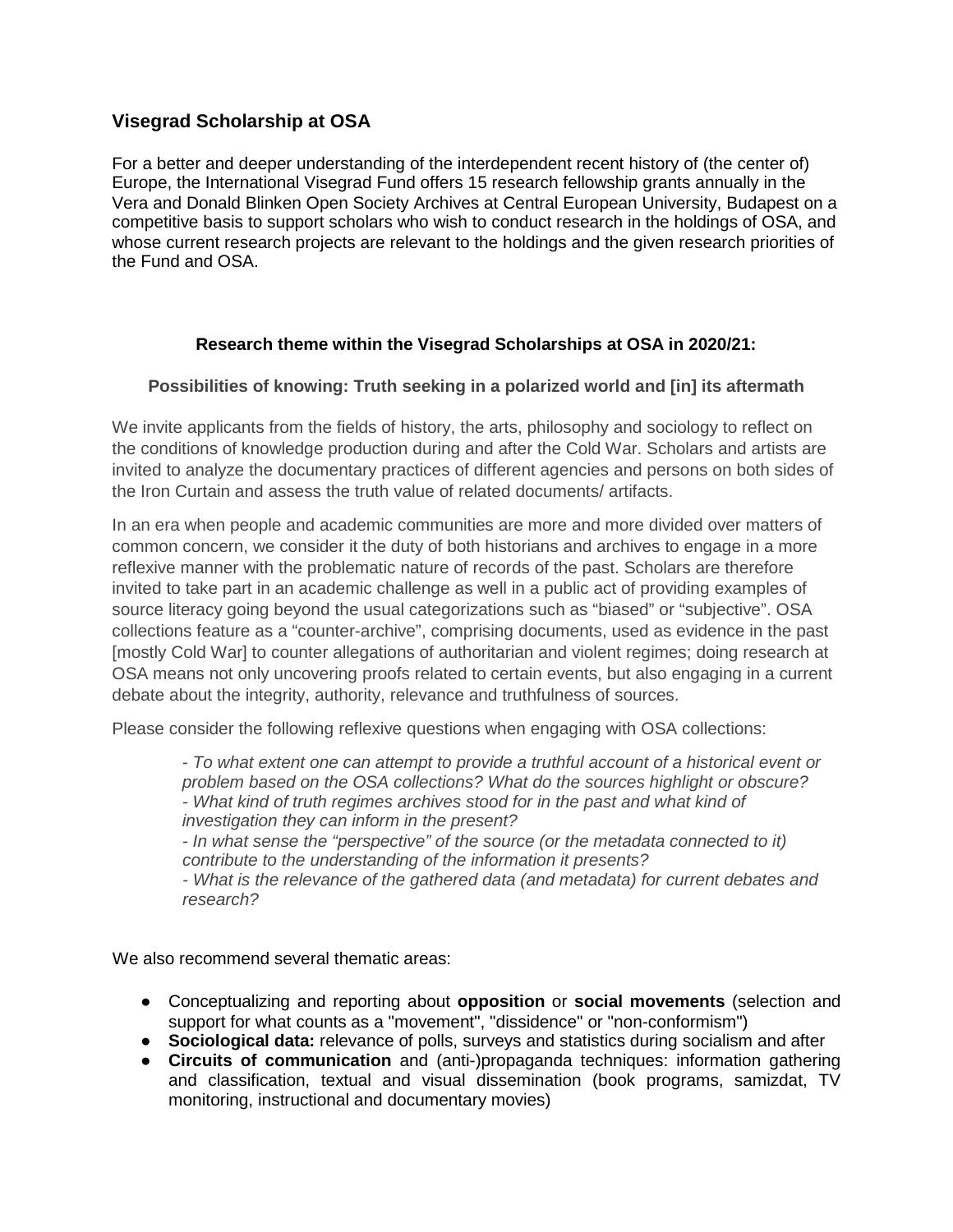- Problems of **documentation and verification of human rights abuses**
- Representation and assessment of **socio - economic issues**: labor, standards of living, urbanization, education, religion
- **Science and ideology**: considerations regarding expert claims, efficiency, impact
- **Intellectual debates** in a polarized world and their aftermath
- Consequences of Cold War conceptual schemes and treatment of information on current economic and socio-political issues
- Reflection on the (Cold War) receptions, instrumentalizations and revisions of the history and the notion of the Revolution.
- The issue of historical credibility in Cold War archives

#### **OSA collections**

The Open Society Archives' holdings are informative not just about different phenomena during and after the Cold War, but also about the forms through which these phenomena were reflected, archived, classified, reported and commented. By hosting collections related to the Radio Free Europe research section, the Soviet press, sociological institutes, former dissidents or book distribution programs, our documentary portfolio functions as both a repository of readymade topics and as a cluster of media practices in analyzing, gathering and selecting information. The new call OSA invites applicants to reflect on both **forms** of knowledge creation/ dissemination and on the accuracies of their **content**.

#### **OSA research program**

The current call is part of a reflexive-research program at OSA interested in the working knowledge and skills that characterized the investigations of Cold War experts and diverse monitoring agencies before 1989. As an institution dedicated to linking teaching, researching and archiving, OSA is engaged in a research program dedicated to conditions of knowledge production during and after the Cold War. OSA seeks to analyze the relationships between Cold War conceptual schemes, current intellectual debates and political issues. **We would like to assess the potential of a genealogical project linking the contemporary epistemic crisis of democracy to past modes of inquiry.** 

### **Admission**

We seek to promote exchanges among people with backgrounds in the arts, humanities and social sciences in the way they think through and about archives while being concerned with current problems. From this point of view, the invitation is not only addressed to scholars working specifically on Cold War topics, but to all those interested in theories of knowledge, who would use OSA documents as props for larger reflections and activist concerns.

#### **Fellowship requirements and OSA support**

While working on their own subject, fellows will have the opportunity to collaborate with OSA researchers and to transform their archival investigation into a full research experience. The fellows are invited to give a final presentation about their research findings at OSA and the ways in which the documents were relevant to their research. The presentations are organized within the Visegrad Scholarship at OSA lecture series and as such former Visegrad alumni and external guests can also attend.